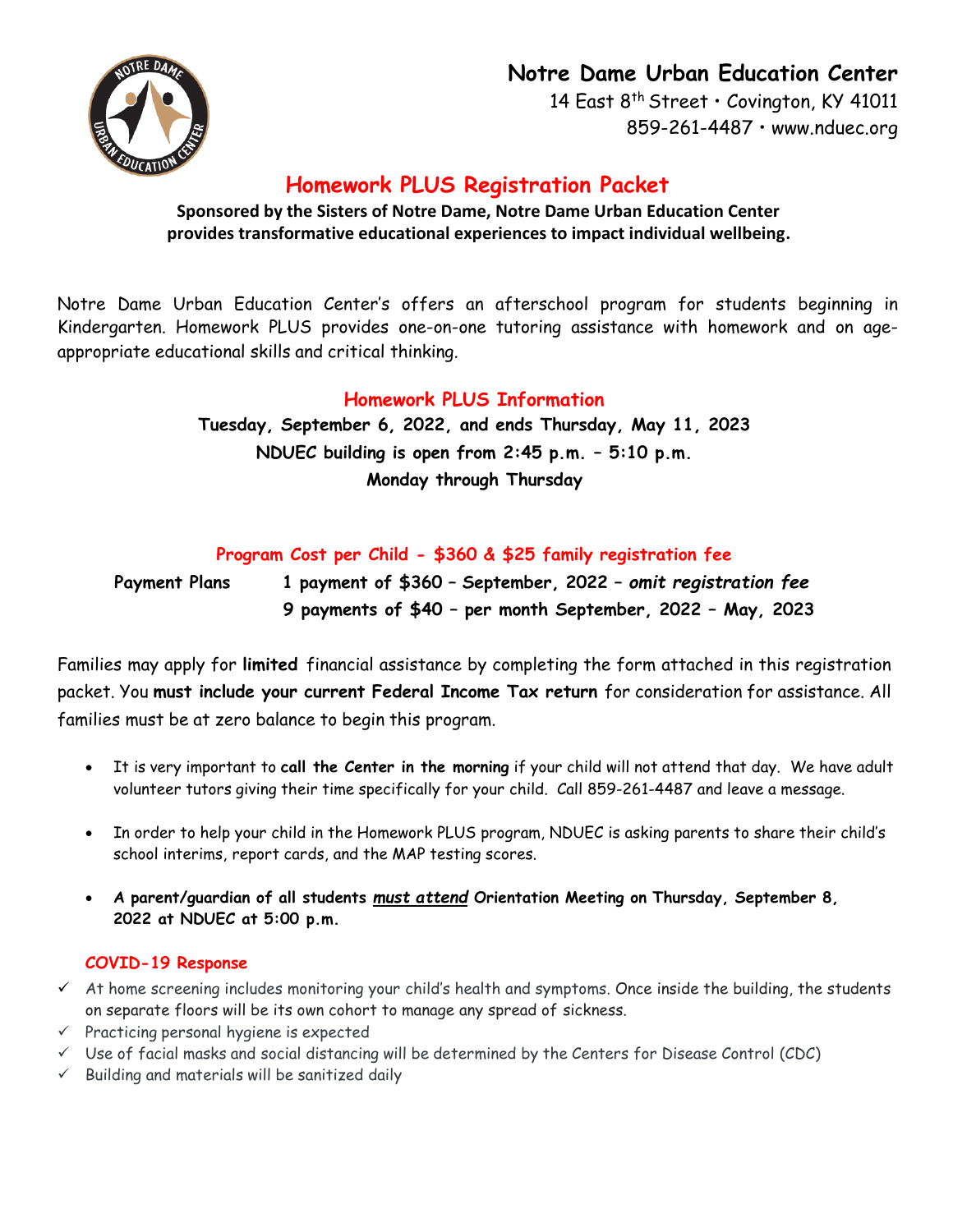

## **Notre Dame Urban Education Center** 14 East 8<sup>th</sup> Street · Covington, KY 41011

859-261-4487 • [www.nduec.org](http://www.nduec.org/)

## **Homework PLUS Student Registration**

*Please print the following information.*

| <b>Student's First Name</b>                                                                                                                                                                |                                 | <b>Student's Last Name</b>            | Preferred name for NDUEC   |                   |  |
|--------------------------------------------------------------------------------------------------------------------------------------------------------------------------------------------|---------------------------------|---------------------------------------|----------------------------|-------------------|--|
| Parent/Guardian with whom student lives                                                                                                                                                    |                                 | Parent/Guardian email                 |                            |                   |  |
|                                                                                                                                                                                            | Parent/Guardian mailing address |                                       |                            |                   |  |
| Home phone                                                                                                                                                                                 |                                 | Work phone                            |                            | <b>Cell Phone</b> |  |
| Student's birthdate                                                                                                                                                                        | Grade                           | School                                |                            | School's phone #  |  |
| Name of homeroom teacher                                                                                                                                                                   |                                 |                                       | Email for homeroom teacher |                   |  |
|                                                                                                                                                                                            |                                 | <b>Emergency Contact Information</b>  |                            |                   |  |
| First Person<br>Name                                                                                                                                                                       | Relationship                    |                                       | Phone numbers              |                   |  |
|                                                                                                                                                                                            |                                 |                                       |                            |                   |  |
| Name<br>Relationship<br>If an emergency occurs, may we have your permission to take your child to a hospital?                                                                              |                                 | Phone numbers<br><b>Yes</b>           | No                         |                   |  |
| Hospital/Clinic                                                                                                                                                                            | Doctor's name                   |                                       | Doctor's phone number      |                   |  |
| Please check appropriate parent/guardian authorizations.                                                                                                                                   |                                 | <b>Parent/Guardian Authorizations</b> |                            |                   |  |
| event that the persons listed above or I cannot be reached in an emergency, I authorize the attending physicianto<br>administer proper and necessary treatment for the safety of my child. |                                 |                                       |                            |                   |  |
| I authorize NDUEC to use photographs or videos of my child and/or survey my child through interviews or<br>questionnaires for publicity purpose or data collection.                        |                                 |                                       |                            |                   |  |
| I authorize NDUEC to review and use my child's interims, report cards, and MAP testing scores in assisting my child's<br>educational growth.<br>In the                                     |                                 |                                       |                            |                   |  |
|                                                                                                                                                                                            |                                 |                                       |                            |                   |  |
| Parent/Guardian signature                                                                                                                                                                  |                                 | <b>Print Parent/Guardian name</b>     |                            | <b>Date</b>       |  |

A parent/guardian of all students *must attend* Orientation Meeting on Thursday, September 8, 2022 at NDUEC at 5:00 p.m.